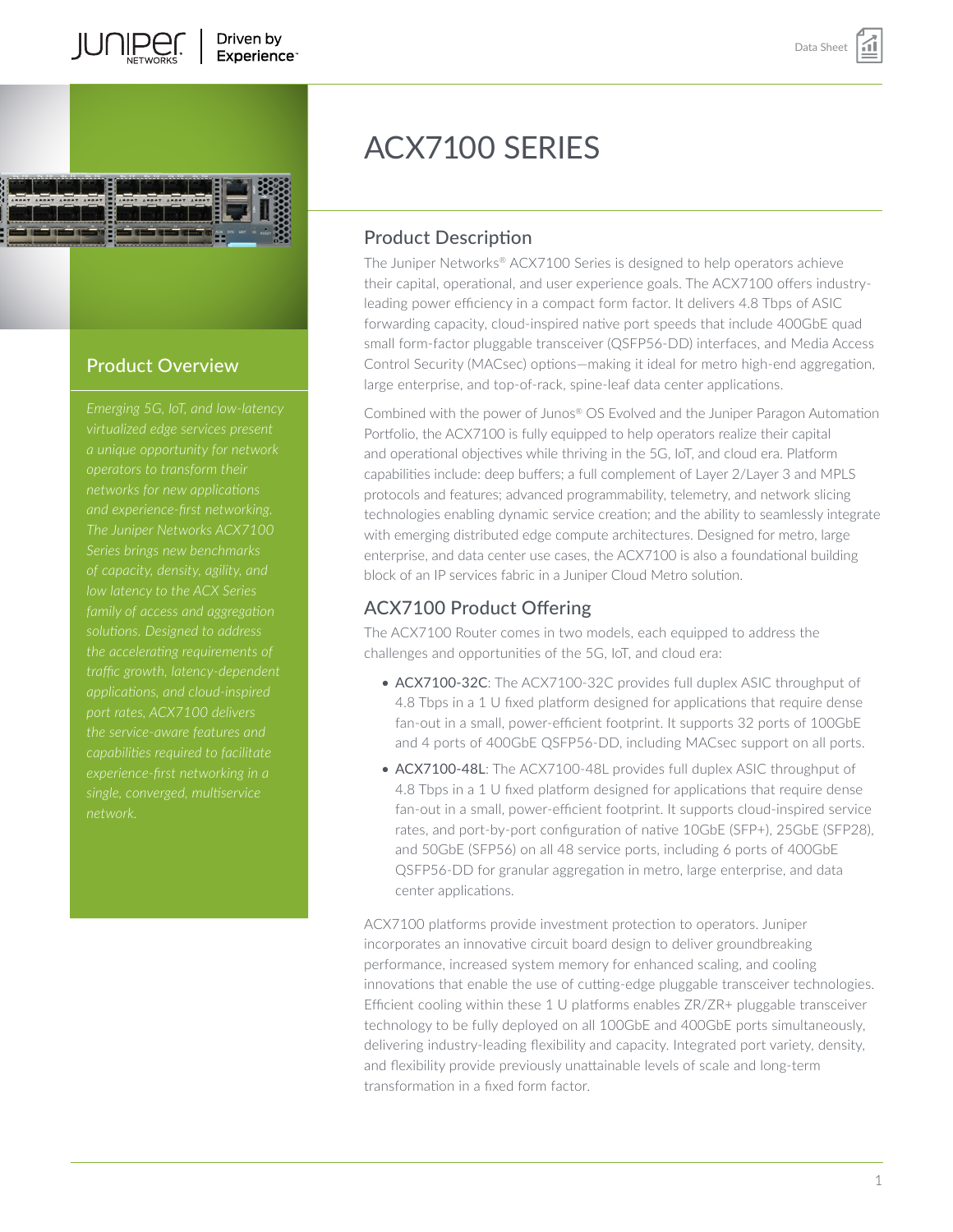The Juniper Networks ACX Series family offers a variety of access and aggregation solutions, including Juniper Networks ACX500, ACX710, ACX1000, ACX2000, ACX4000, ACX5000, ACX6000 and ACX7100 Series. The density, capacity, agility, and flexibility of the broad ACX Series supports a range of use cases.

- Universal Metro Access and Aggregation: ACX Series platforms offer a full suite of routing features, allowing you to choose a deployment model that best fits your exacting business and technical requirement. Create a converged multiservice metro or Cloud Metro architecture that best supports your business, residential, and wholesale connectivity service needs. The ACX Series can be deployed as highly versatile access routers, Ethernet VPN (EVPN) and virtual private LAN service (VPLS) routers, MPLS label-switching (LSR) routers, and as Layer 2 Ethernet or Layer 3 IP routers. Select platforms incorporate packet optical convergence capabilities enabling dense wavelength-division multiplexing (DWDM) wavelengths to efficiently interconnect IP/packet and DWDM networks.
- Data Center and Edge Compute: The ACX7100 Router is ideal for data center/cloud applications, with support for multiple overlay encapsulation methods, including Virtual Extensible LAN (VXLAN), network virtualization using GRE (NVGRE), MPLS over UDP, MPLS over GRE, 802.1BR, SR-MPLS, and SR-v6. The ACX7100-32C router also supports data plane security with inline MACsec on all ports.
- Enterprise WAN: Enterprises and government agencies worldwide use ACX Series platforms to build their own Layer 2, Layer 3, and MPLS networks.
- Mobile Backhaul: ACX Series platforms support highly scalable and reliable hardware-based timing that meets the strictest 4G/5G requirements. These include Synchronous Ethernet for frequency and the Precision Time Protocol (PTP) for frequency and phase synchronization, enabling deployment in next-generation mobile applications such as 5G.

Packet Optical Convergence: When the application calls for increased transport capacity, reach, resiliency, or to interconnect an IP/packet network to an optical transport network, it is convenient and cost effective to leverage a routing platform that offers integrated DWDM interfaces. Referred to as packet optical convergence platforms, these types of platforms have the ability to convert Ethernet circuits into a DWDM signal, which can be multiplexed with other DWDM channels onto a single optical fiber and efficiently transported over an optical layer without the need for additional, costly, standalone DWDM transponders.

With the advent of new, small form-factor technologies like QSFP56-DD pluggable optics and 400ZR/ZR+ pluggable

transceivers, it is now possible to choose on a port-by-port basis between grey client interfaces (400GbE LR4) for shorter distances and coherent DWDM interfaces (400ZR/ZR+) for longer distances, as well as transport over active optical line systems—all without sacrificing platform density. Juniper's integration of QSFP-DD Interfaces in its solutions, including the ACX7100 Router, allows for considerable capital savings for operators compared to the traditional use of external DWDM transponders.

### Architecture and Key Components

Powered by the Junos® OS Evolved operating system, the ACX7100 adds a new dimension to Juniper's portfolio of service provider, large enterprise, and data center solutions. Designed to address the rapid growth of mobile, video, and edge compute services, the ACX Series has been integral to Juniper's proven IP/MPLS leadership from core and edge to access and aggregation. As services change, though, so must service architectures.

The emergence of 5G, IoT, and cloud are influencing how services are delivered. What's needed are purpose-built platforms that combine to create an agile IP service fabric capable of intelligently steering traffic to dynamic resource instantiations. Operators with the ability to strategically locate virtualized services across a distributed cloud and meet the service experience expectations of every user over a single, converged service network will be able to optimize capital investments, reduce operational expenses, and enable experience-first networking.

- Cloud Metro: Juniper's Cloud Metro is a converged multiservice networking solution that takes the most powerful cloud principles used in massive hyperscale data centers and adapts them to metro networking. It is designed to optimize the experience of both network operators and the customers they serve in the 5G, IoT, and cloud era. It redefines outcomes from being purely connectivity-driven, to being completely experiencedriven. A Cloud Metro, deployable in both brownfield and greenfield environments, intelligently and efficiently steers traffic to the best physical and virtual resource to minimize latency and optimize user experiences. It leverages automation to accelerate and simplify network operations and showcase service delivery sophistication and quality that only network operators, and their Cloud Metro networks, can achieve:
	- One converged metro for all use cases
	- Agile service delivery with network slicing and active assurance
	- Advanced protocols, timing, scale, and automation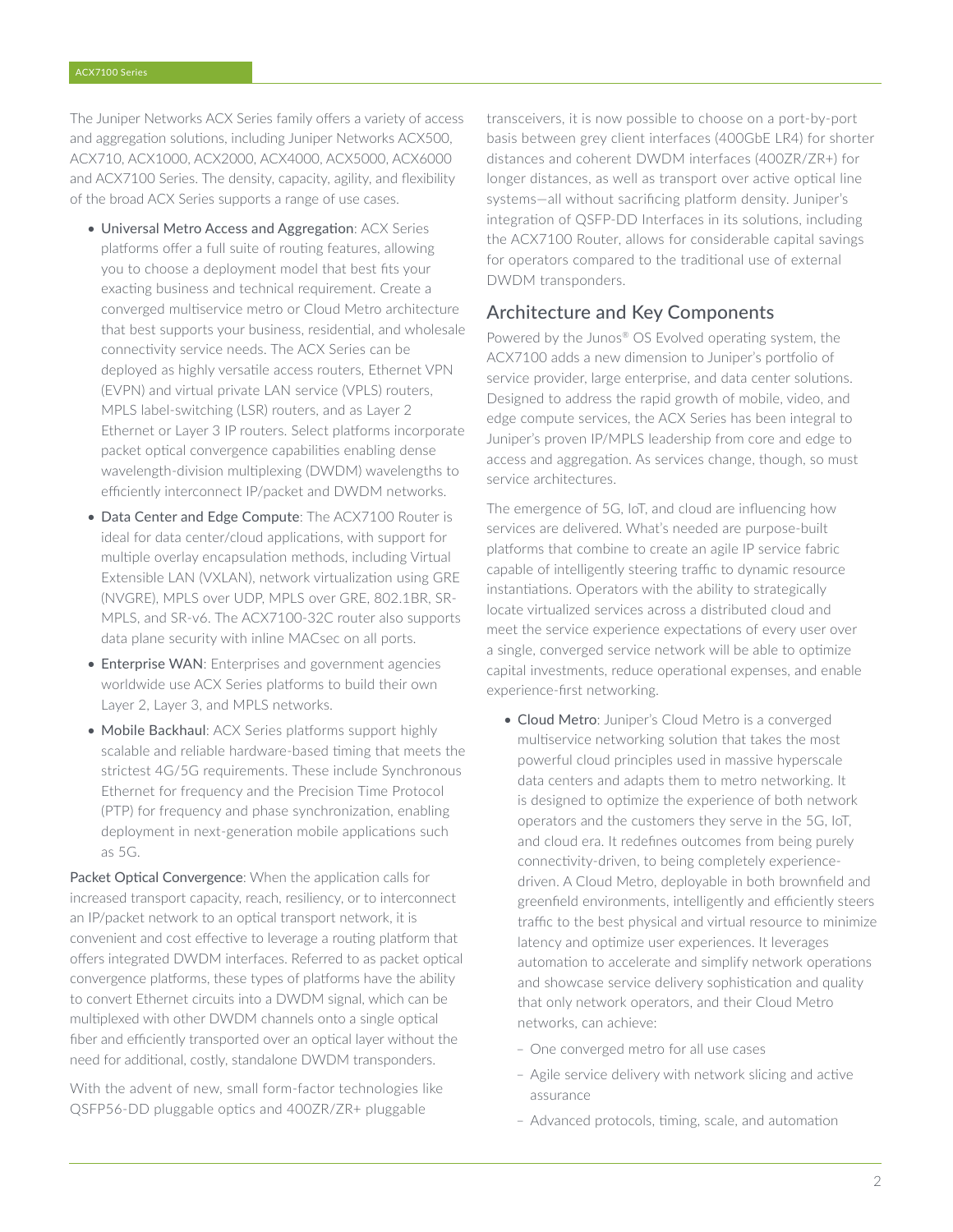

*Figure 1. Juniper Cloud Metro—built for experience-first networking*

- Ubiquitous: The ACX Series family of access and aggregation routers covers the breadth of use cases and applications in traditional metro architectures. Deployed within a Cloud Metro architecture, the ACX Series portfolio becomes part of an IP service fabric capable of steering traffic to physical and virtual resources strategically placed across a distributed cloud architecture for optimum user experience. Control and user plane separation (CUPS) is used to enable independent steering of user plane functions to the best resource option that conforms to SLA requirements. Network slicing technologies are used to established and manage virtualized and customized traffic engineering across a Cloud Metro to achieve experiencefirst networking. The ACX7100 has been engineered to excel within a Cloud Metro architecture.
- Dense Fan-Out: ACX Series platforms provide a variety of port speeds to address the exacting needs of access and aggregation use cases. The innovative design of the ACX7100 has been engineered to establish new benchmarks for what can be achieved in a 1 U platform that delivers:
	- 100GbE, 400GbE services, and cloud-inspired port rate diversity (10GbE, 25GbE, 50GbE, 100GbE, and 400GbE)
	- 4.8 Tbps of ASIC forwarding capacity
	- The thermal efficiencies required to support a fully loaded compact platform of 100GbE and 400GbE services.
- Junos OS Evolved: Junos OS Evolved is a unified, endto-end network operating system that provides reliability, agility, and open programmability for successful cloud-scale deployments. With Junos OS Evolved, you can enable higher availability, accelerate your deployments, innovate more rapidly, and operate your network more efficiently.
	- Junos OS Evolved is a modern network operating system supporting third-party applications and tools due to its ability to run natively on Linux.
	- It uses an integrity solution called Integrity Measurement Architecture (IMA), and a companion mechanism called the Extended Verification Module (EVM).
	- These open-source protections are part of a set of Linux Security Modules that are industry-standard and consistent with the trust mechanisms specified by the Trusted Computing Group.
	- Junos OS Evolved also supports other security features such as trusted platform model infrastructure, hardened secure BIOS, and secure boot.

Juniper has aligned Junos OS Evolved with Junos® operating system so that you can seamlessly continue to manage and automate your Juniper network while receiving a consistent One Junos experience.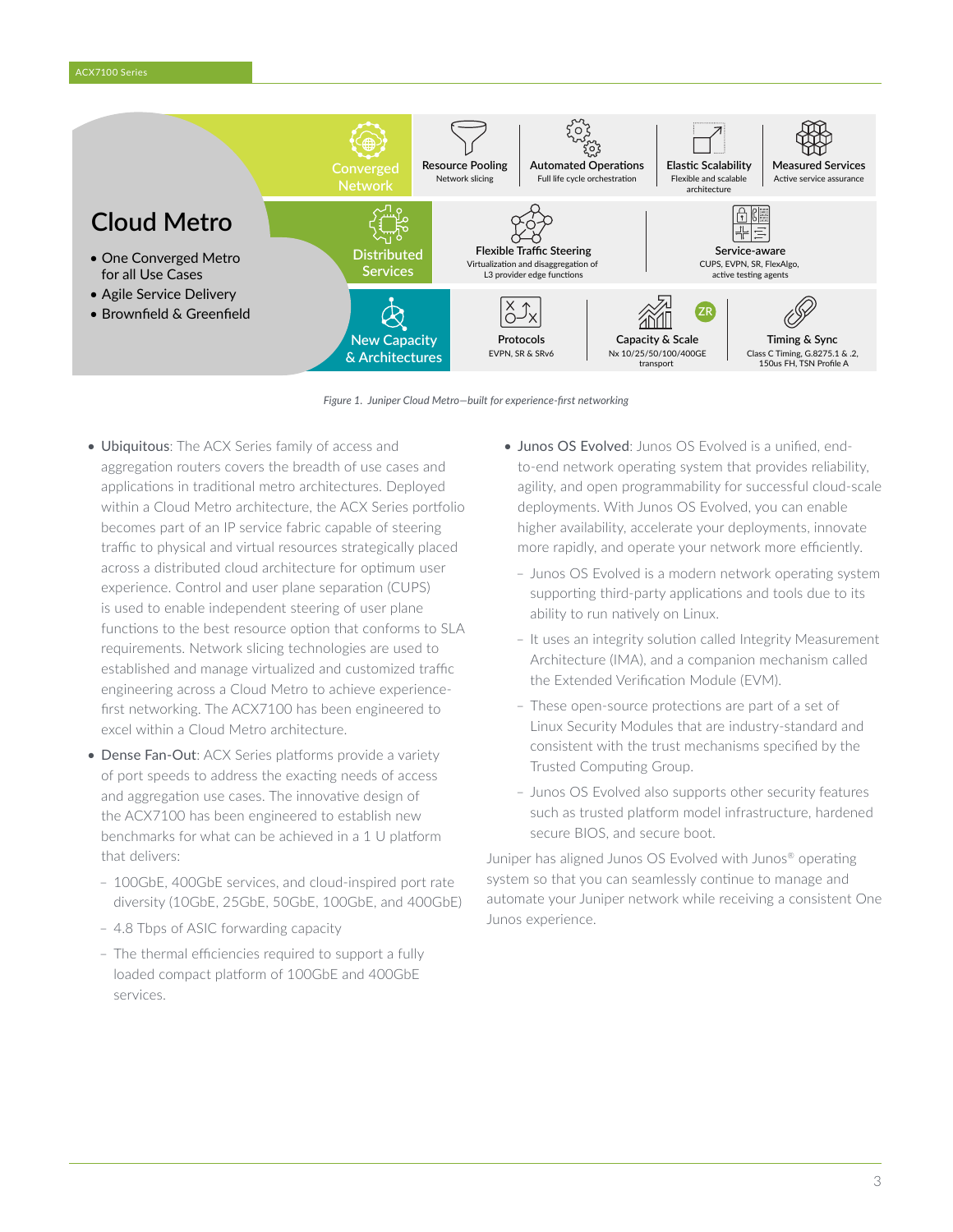#### Table 1. Built-In Interface Options for ACX7100 Models

| Model       | 10GbE/25GbE/<br>50GbE SFP-56 | 100GbE<br>OSFP28/<br>OSFP-DD | 400GbE<br>OSFP56-DD |
|-------------|------------------------------|------------------------------|---------------------|
| ACX7100-32C |                              | マク                           |                     |
| ACX7100-48L | 491                          |                              |                     |

1 One of these ports support 10G/25G only

All ports on ACX7100 platforms support service breakout options.

#### Table 2. Maximum Port Capacity Supported Per Port Speed

| <b>Port Speed</b> | ACX7100-32C | ACX7100-48L |
|-------------------|-------------|-------------|
| 400GbF            |             |             |
| 100GbF            |             | 24          |
| 50GbE             |             | 951         |
| 40GbF             |             | 12          |
| 25GbF             | 962         | 96          |
| NGHE              |             |             |

1 One port supports 10GbE/25GbE only

2 4x 25GbE and 4x 10GbE breakout options are supported on any 2 ports of 4x 100GbE port group. 1GbE optics will be supported on ACX7100-32C only for Grand Master (GM) using QSA adaptor on port #31

### Features and Benefits

The ACX Series delivers essential levels of programmability, reliability, and scalability to service provider, large enterprise, and data center networks. The ACX7100 is designed to support the initiatives of converging network services onto a single network to deliver experience-first networking while lowering the total cost of operations, administration, maintenance, and provisioning (OAMP).

#### Multiservice Solution

The ACX7100 is designed to support all types of services and applications. Operators will find use case-specific features like VXLANs, which are popular in data centers, as well as universal features like MACsec on all the interfaces of the ACX7100-32C, or QSFP56-DD interfaces and ZR/ZR+ pluggable transceivers on Juniper 400GbE platforms enabling packet optical convergence. ACX7100 platforms incorporate Trusted Platform Module (TPM 2.0) technology that provides hardware-based security to prevent malicious attempts to tamper with the platform.

These leading-edge solutions come equipped to address today's known challenges, and they are engineered to evolve to address tomorrow's unknown challenges. Unlike vertically targeted platforms from other vendors where organizationally siloed product development teams focus on the requirements of a specific market vertical, Juniper identifies specific features that support multiple use cases, offering network operators licensed software profiles that competitively align to the requirements and value expectations of the respective markets. ACX7100 enhancements created for one market that have universal appeal in other markets can be efficiently and effectively transferred across licensed profiles on the same platform.

#### Stringent Mobile Backhaul Requirements

Wholesale connectivity services, including mobile backhaul, cloud connect, branch office interconnect, and others, are a significant source of revenue for network operators. As mobile operators continue to build out their 5G physical and virtualized infrastructures and operations, metro operators will encounter increasing opportunities to showcase and profit from their network capabilities for connectivity services. For 5G services, this requires support for advanced timing and synchronization. To deliver upon the agility, scale, latency, and experience expectations of 5G mobile operators and consumers, new capabilities and architectures will be required, as prescribed by a Juniper Cloud Metro. This includes the essential and emerging capabilities of network slicing to create virtual, dynamic, and secured paths to connect users with resources that require different levels and types of SLAs. Advance timing and synchronization, CUPS, and network slicing are foundational capabilities of the ACX7100 routers.

#### Automation and Programmability

To stay ahead of your users' ever-changing business and personal requirements, your network must be more responsive, insightful, elastic, and resilient. In short, you need an automated, service-assured network. Juniper Paragon Automation, combined with an IP service fabric comprised of Cloud Metroready platforms featuring the ACX7100 Router, can help you gain a competitive advantage. The Paragon Automation Portfolio offers modular cloud-native software applications that deliver closed-loop automation, ensuring that end users receive an assured user experience throughout the life of their service at service provider, large enterprise, and cloud scale.

Juniper Paragon Automation will allow you to plan, model, and verify services before deployment, orchestrate end-to-end services, actively verify service quality across physical and virtual networks, and correlate network health by leveraging machine learning. Combined, these capabilities enable Juniper to provide operators with predictive analytics and gray failure analysis. The Paragon Automation Portfolio also simplifies path optimizations, slice creation, and management of your network. As an essential component of a Juniper Cloud Metro, Juniper Paragon Automation helps you quickly deploy new services and support your operational efforts to deliver and maintain highquality network services.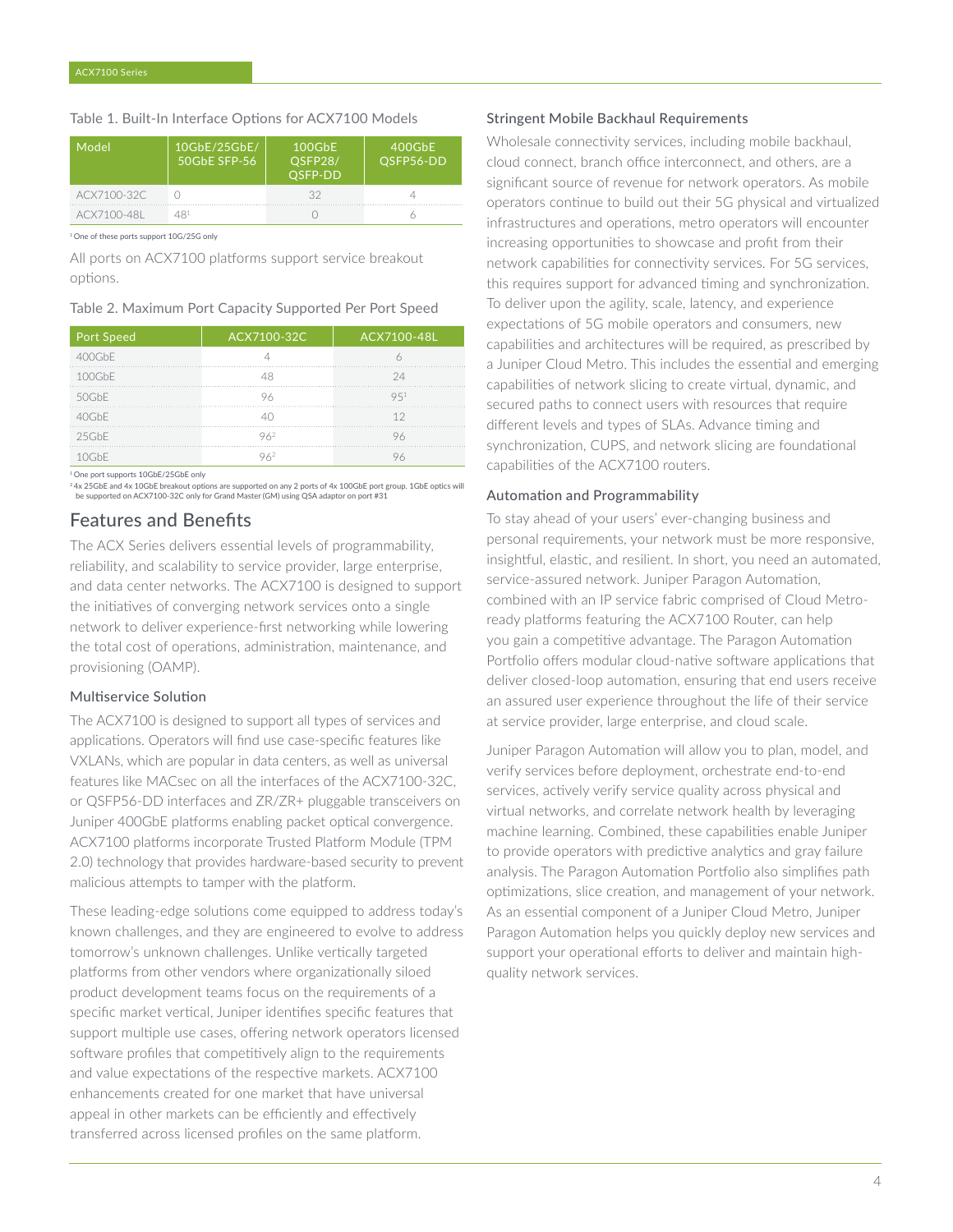Table 3: ACX7100 Router Platform Feature Matrix

| Feature                                                   | ACX7100-32C                | ACX7100-48L                              |
|-----------------------------------------------------------|----------------------------|------------------------------------------|
| System                                                    |                            |                                          |
| ASIC throughput                                           | 4.8 Tbps                   | 4.8 Tbps                                 |
| Chassis type                                              | Fixed                      | Fixed                                    |
| Cooling                                                   | 6x fans, front-<br>to-back | 6x fans, front-to-<br>back/back-to-front |
| <b>Layer 2 Bridging</b>                                   |                            |                                          |
| IEEE 802.1ad (Q-in-Q)                                     | Yes                        | Yes                                      |
| Integrated routing and bridging<br>(IRB)                  | Yes                        | Yes                                      |
| IEEE 802.1Q VLAN encapsulation                            | Yes                        | Yes                                      |
| Link Aggregation Control Protocol<br>(LACP): IEEE 802.3ad | Yes                        | Yes                                      |
| Static Media Access Control<br>(MAC)                      | Yes                        | Yes                                      |
| Jumbo frames                                              | Yes                        | Yes                                      |
| Layer two tunneling protocol<br>(L2TP)                    | Yes                        | Yes                                      |
| Layer 2 ingress access control l<br>ist (ACL)             | Yes                        | Yes                                      |
| <b>MPLS</b>                                               |                            |                                          |
| LDP                                                       | Yes                        | Yes                                      |
| LDP: Tunneling (LDP over RSVP)                            | Yes                        | Yes                                      |
| <b>RSVP</b>                                               | Yes                        | Yes                                      |
| IP                                                        |                            |                                          |
| IPv4/IPv6                                                 | Yes                        | Yes                                      |
| Unicast reserve-path forwarding<br>(uRPF)                 | Yes                        | Yes                                      |
| 128-way equal-cost multipath<br>(ECMP)                    | Yes                        | Yes                                      |
| RIP/RIPng                                                 | Yes                        | Yes                                      |
| OSPF v2/v3                                                | Yes                        | Yes                                      |
| $ S-IS$<br>$\sim 1000$                                    | Yes                        | Yes                                      |
| <b>BGP</b>                                                | Yes                        | Yes                                      |
| Layer 3 ingress and egress ACL                            | Yes                        | Yes                                      |
| Virtual Router Redundancy<br>Protocol (VRRP)              | Yes                        | Yes                                      |
| Basic Segment Routing (SR)                                | Yes                        | Yes                                      |
| Path Computation Element<br>Communication Protocol (PCEP) | Yes                        | Yes                                      |
| <b>MPLS Service (Layer 2 and Layer 3)</b>                 |                            |                                          |
| .2VPN                                                     | Yes                        | Yes                                      |
| L3VPN                                                     | Yes                        | Yes                                      |
| VPLS                                                      | Yes                        | Yes                                      |

| Feature                                                | ACX7100-32C     | ACX7100-48L |
|--------------------------------------------------------|-----------------|-------------|
| <b>Timing and Synchronization</b>                      |                 |             |
| PTP transparent clock                                  | Yes             | Yes         |
| PTP master/client capability                           | Yes             | Yes         |
| IEEE 1588v2 boundary clock                             | Yes             | Yes         |
| Synchronous Ethernet (Sync-E)<br>Enhanced (G.8262.1)   | Yes             | Yes         |
| Class C                                                | Yes             | Yes         |
| <b>Operation, Administration, and Maintenance</b>      |                 |             |
| Connectivity fault management<br>(CFM)                 | Yes             | Yes         |
| Link fault management (LFM)                            | Yes             | Yes         |
| <b>Security</b>                                        |                 |             |
| MACsec                                                 | Yes (all ports) | No          |
| Secure boot                                            | Yes             | Yes         |
| <b>SSH</b>                                             | Yes             | Yes         |
| Authentication, authorization, and<br>accounting (AAA) | Yes             | Yes         |
| <b>Quality of Service</b>                              |                 |             |
| Behavior aggregate (BA)<br>classification              | Yes             | Yes         |
| Rewrite                                                | Yes             | Yes         |
| Multifield classification                              | Yes             | Yes         |
| 8 queues for traffic                                   | Yes             | Yes         |
| Ingress policer                                        | Yes             | Yes         |
| Automation                                             |                 |             |
| Zero-touch provisioning (ZTP)                          | Yes             | Yes         |
| NETCONF                                                | Yes             | Yes         |
| YANG                                                   | Yes             | Yes         |
| Openconfig                                             | Yes             | Yes         |
| Python scripts                                         | Yes             | Yes         |

\* Note: Features listed here are part of consecutive software releases following first release shipping.

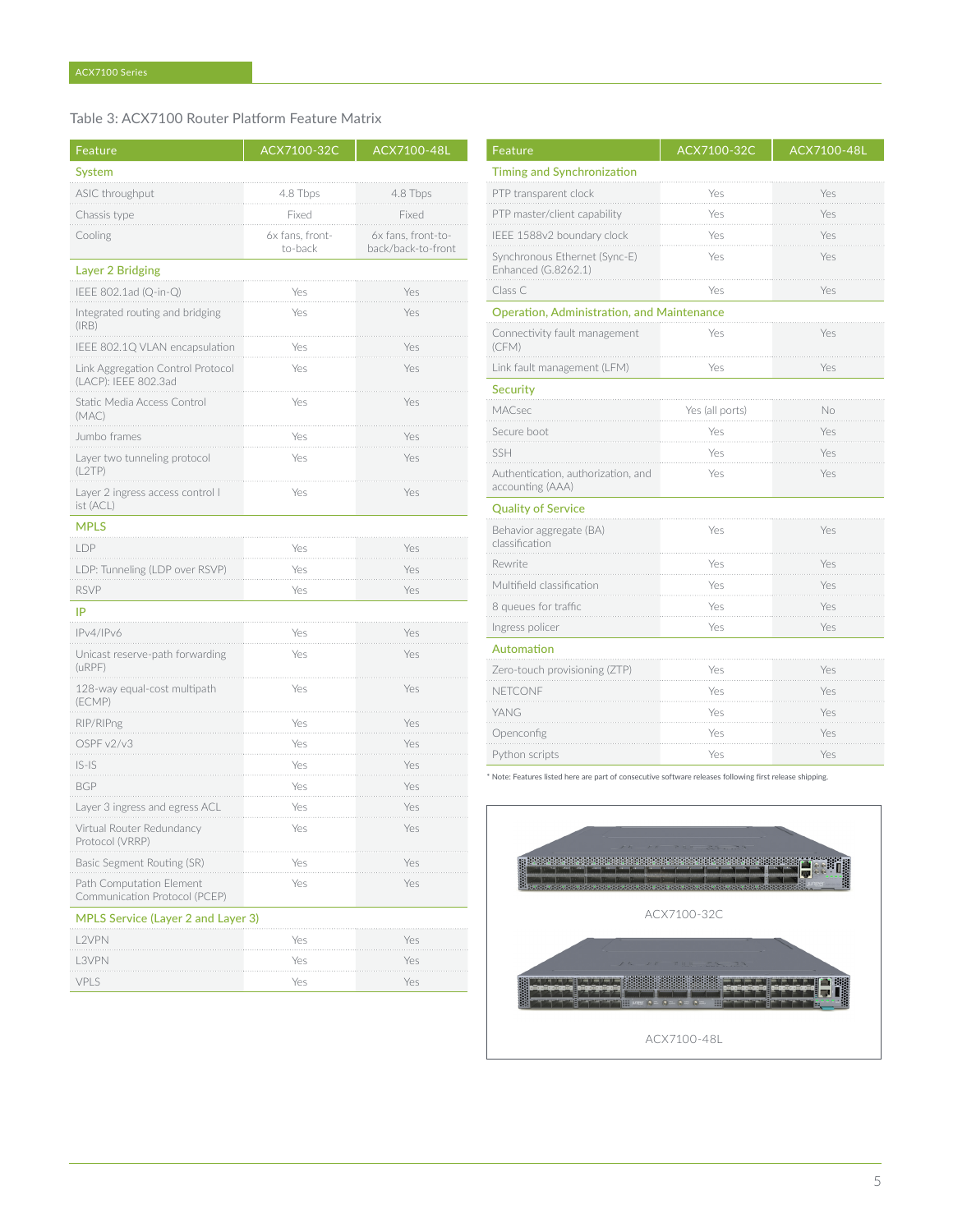# Specifications

Here are basic specifications for the ACX7100 Router. For further details, please refer to the hardware installation manuals

### at [www.juniper.net/techpubs](http://www.juniper.net/techpubs).

| Specification                           | ACX7100-32C                                                                     | ACX7100-48L                                                          |
|-----------------------------------------|---------------------------------------------------------------------------------|----------------------------------------------------------------------|
| Dimensions ( $W \times H \times D$ )    | 17.36 x 1.75 x 23.42 in.<br>$(44.09 \times 4.45 \times 59.49$ cm)               | 17.36 x 1.75 x 23.42 in.<br>$(44.09 \times 4.45 \times 59.49$ cm)    |
| Weight (lb/kg) fully<br>configured      | 28.0 lb / 12.7 kg                                                               | 26.9 lb / 12.2 kg                                                    |
| Power (DC)                              | -48 VDC through<br>$-60$ VDC                                                    | -48 VDC through<br>$-60$ VDC                                         |
| Power (AC)                              | 115/240 VAC                                                                     | 115/240 VAC                                                          |
| Typical power draw<br>(without optics)* | 570 W                                                                           | 270 W                                                                |
| Maximum power draw<br>(without Optics)  | 960 W                                                                           | 620 W                                                                |
| Operating temperature                   | Operating (0-40 C), short<br>term (0-55 C) GR-63<br>NFBS-L3                     | Operating (0-40C), short<br>term (0-55 C) GR-63<br>NFBS-L3           |
| Humidity                                | 5% through 90%<br>noncondensing                                                 | 5% through 90%<br>noncondensing                                      |
| Interfaces                              | 32x 100GbE QSFP28/<br>OSFP-D<br>4x 400GbE QSFP56-DD                             | 48x<br>10GbF/25GbF/50GbF<br>SFP <sub>56</sub><br>6x 400GbE QSFP56-DD |
| Synchronization<br>interfaces           | $1x$ RJ-45 port + time<br>٠<br>of day (ToD)<br>1 M/10 M PPS input<br>and output | $1x$ RJ-45 port + ToD<br>1 M/10 M PPS input<br>and output            |

\*Typical power consumption measured at 25ºC ambient with 50% load on all ports.

# Approvals

|                                                                                                                   | ACX7100-32C   ACX7100-48L |     |
|-------------------------------------------------------------------------------------------------------------------|---------------------------|-----|
| <b>Safety Approvals</b>                                                                                           |                           |     |
| CAN/CSA-C22.2 No. 60950-1<br>Information Technology Equipment -<br>Safety                                         | Yes                       | Yes |
| UL 60950-1 (2nd Edition) Information<br>Technology Equipment - Safety                                             | Yes                       | Yes |
| EN 60950-1: 2006/A2:2013 Information<br>Technology Equipment - Safety                                             | Yes                       | Yes |
| IEC 60950-1: 2005/A2:2013 Information<br>Technology Equipment - Safety (All country<br>deviations): CB Scheme     | Yes                       | Yes |
| CAN/CSA-C22.2 No. 62368-1-14<br>Information Technology Equipment -<br>Safety                                      | Yes                       | Yes |
| UL 62368-1 Information Technology<br>Equipment - Safety                                                           | Yes                       | Yes |
| FN 62368-1: 2014 Information<br>Technology Equipment - Safety                                                     | Yes                       | Yes |
| IFC 62368-1: 2014 2nd Edition<br>Information Technology Equipment -<br>Safety (All country deviations): CB Scheme | Yes                       | Yes |
| EN 60825-1 Safety of Laser Products<br>- Part 1: Equipment classification and<br>requirements                     | Yes                       | Yes |

|                                                                                          | ACX7100-32C | ACX7100-48L |
|------------------------------------------------------------------------------------------|-------------|-------------|
| <b>EMC</b>                                                                               |             |             |
| EN 300 386 V1.6.1 Class A Telecom<br>Network Equipment - EMC requirements                | Yes         | Yes         |
| EN 300 386 V2.1.1 Class A Telecom<br>Network Equipment - EMC requirements                | Yes         | Yes         |
| FCC 47 CFR Part 15 Class A USA Radiated<br>and Conducted Emissions                       | Yes         | Yes         |
| EN 55032 Class A European Radiated and<br><b>Conducted Emissions</b>                     | Yes         | Yes         |
| AS/NZS CISPR 32 Class A Australia/<br>New Zealand Radiated and Conducted<br>Emissions    | Yes         | Yes         |
| ICES-003 Class A Canada Radiated and<br><b>Conducted Emissions</b>                       | Yes         | Yes         |
| VCCI- CISPR 32 Class A Japanese Radiated<br>and Conducted Emissions                      | Yes         | Yes         |
| BSMI CNS 13438 and NCC C6357 Taiwan<br>Radiated and Conducted Emissions (at 10<br>meter) | Yes         | Yes         |
| KN32 Korea Radiated and Conducted<br>Emission (at 10 meter)                              | Yes         | Yes         |
| TEC/EMI/TEL-001/FEB-09                                                                   | Yes         | Yes         |
| TEC-SD-DD-EMC-221-05-OCT-16                                                              | Yes         | Yes         |
| <b>Network Equipment Building System (NEBS)</b>                                          |             |             |
| SR-3580 NEBS Criteria Levels (Level 3<br>Compliance)                                     | Yes         | Yes         |
| GR-63-CORE: NEBS, Physical Protection                                                    | Yes         | Yes         |
| GR-1089-CORE: EMC and Electrical<br>Safety for Network Telecommunications<br>Equipment   | Yes         | Yes         |
| Data Center DC 3160                                                                      | Yes         | Yes         |
| <b>Immunity</b>                                                                          |             |             |
| EN 300 386 V1.6.1 Class A Telecom<br>Network Equipment - Immunity<br>requirements        | Yes         | Yes         |
| EN 300 386 V2.1.1 Class A Telecom<br>Network Equipment - Immunity<br>requirements        | Yes         | Yes         |
| EN 55024 (CISPR 24)                                                                      | Yes         | Yes         |
| IEC/EN 61000-4-X (-2, -3, -4, -5, -6, -11)                                               | Yes         | Yes         |
| KN35 Korea Immunity                                                                      | Yes         | Yes         |
| KN61000-4-X (-2, -3, -4, -5, -6, -11) Korea<br>Immunity                                  | Yes         | Yes         |
| /emi/Tel<br>-09<br>India Immunity                                                        | Yes         |             |
| C-SD-DD-EMC-221-05-OCT-16                                                                | Yes         | Yes         |
| IG Surge                                                                                 | Yes         | Yes         |
| EN 55035 (CISPR 35:2016)<br>Electromagnetic compatibility of<br>multimedia equipment     | Yes         | Yes         |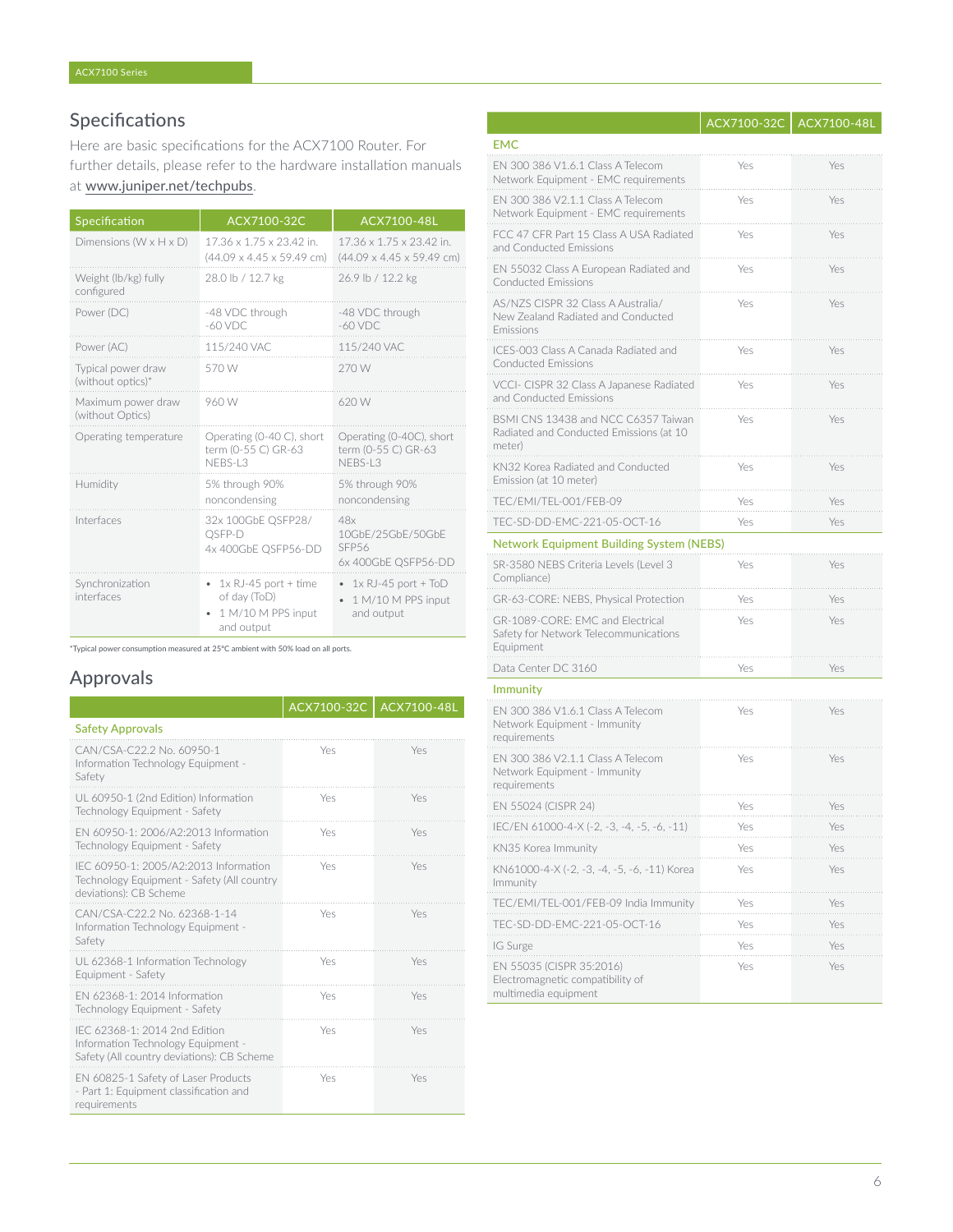# Ordering Information

| Product               | Description                                                                                                                                   |
|-----------------------|-----------------------------------------------------------------------------------------------------------------------------------------------|
| <b>Hardware</b>       |                                                                                                                                               |
| ACX7100-48L-AC-AI     | ACX7100 chassis with 48 SFP56 / 6 QSFP56-DD<br>multirate ports, AC PSU, AFI                                                                   |
| ACX7100-48L-AC-AO     | ACX7100 chassis with 48 SFP56 / 6 OSFP56-DD<br>multirate ports, AC PSU, AFO                                                                   |
| ACX7100-48L-DC-AI     | ACX7100 chassis with 48 SFP56 / 6 QSFP56-DD<br>multirate ports, DC PSU, AFI                                                                   |
| ACX7100-48L-DC-AO     | ACX7100 chassis with 48 SFP56 / 6 QSFP56-DD<br>multirate ports, DC PSU, AFO                                                                   |
| ACX7100-32C-AC-AO     | ACX7100 chassis with 32 QSFP28 / 4 QSFP56-DD<br>multirate ports, AC PSU, AFO                                                                  |
| ACX7100-32C-DC-AO     | ACX7100 chassis with 32 QSFP28 / 4 QSFP56-DD<br>multirate ports, DC PSU, AFO                                                                  |
| <b>Metro Software</b> |                                                                                                                                               |
| S-EACX-100G-A-1       | SW, EACX Software 1-year Subscription Advance<br>license; per 100GbE capacity, with software support                                          |
| $S-FACK-100G-A-3$     | SW, EACX Software 3-year Subscription Advance<br>license; per 100GbE capacity, with software support                                          |
| $S-FACK-100G-A-5$     | SW. EACX Software 5-year Subscription Advance<br>license; per 100GbE capacity, with software support                                          |
| S-FACX-100G-A1-P      | SW, EACX Software Perpetual Advance1 license; per<br>100GbE capacity, without software support                                                |
| S-EACX-100G-P-1       | SW, EACX Software 1-year Subscription Premium<br>license; per 100GbE capacity, includes ADV SW<br>Subscription license, with software support |
| S-EACX-100G-P-3       | SW, EACX Software 3-year Subscription Premium<br>license; per 100GbE capacity, includes ADV SW<br>Subscription license, with software support |
| S-EACX-100G-P-5       | SW, EACX Software 5-year Subscription Premium<br>license; per 100GbE capacity, includes ADV SW<br>Subscription license, with software support |
| S-EACX-100G-P1-P      | SW, EACX Software Perpetual Premium1 license;<br>per 100GbE capacity, includes ADV SW Subscription<br>license, without software support       |
| S-EACX-400G-A-1       | SW, EACX Software 1-year Subscription Advance<br>license; per 400GbE capacity, with software support                                          |
| S-EACX-400G-A-3       | SW, EACX Software 3-year Subscription Advance<br>license; per 400GbE capacity, with software support                                          |
| S-EACX-400G-A-5       | SW, EACX Software 5-year Subscription Advance<br>license; per 400GbE capacity, with software support                                          |
| S-EACX-400G-A1-P      | SW, EACX Software Perpetual Advance1 license; per<br>400GbE capacity, without software support                                                |
| S-EACX-400G-P-1       | SW, EACX Software 1-year Subscription Premium<br>license; per 400GbE capacity, includes ADV SW<br>Subscription license, with software support |
| $S-FACX-400G-P-3$     | SW, EACX Software 3-year Subscription Premium<br>license; per 400GbE capacity, includes ADV SW<br>Subscription license, with software support |
| S-EACX-400G-P-5       | SW, EACX Software 5-year Subscription Premium<br>license; per 400GbE capacity, includes ADV SW<br>Subscription license, with software support |
| S-EACX-400G-P1-P      | SW, EACX Software Perpetual Premium1 license;<br>per 400GbE capacity, includes ADV SW Subscription<br>license, without software support       |

| Product                       | <b>Description</b>                                                                                                                 |  |
|-------------------------------|------------------------------------------------------------------------------------------------------------------------------------|--|
| <b>MACsec License (Metro)</b> |                                                                                                                                    |  |
| S-ACXFVO100GMSFC-P            | SW, ACXEVO, 100G, MACsec license, without<br>customer support, must purchase CS separately,<br>Perpetual                           |  |
| S-ACXFVO400GMSFC-P            | SW, ACXEVO, 400G, MACsec license, without<br>customer support, must purchase CS separately,<br>Perpetual                           |  |
| Data Center Software          |                                                                                                                                    |  |
| S-ACXCLDDC48L-A1-1            | SW. ACX7100-48L, Cloud Data Center (CLLDC),<br>Advanced 1, with SVC customer support, 1 year                                       |  |
| S-ACXCLDDC48L-A1-3            | SW, ACX7100-48L. Cloud Data Center (CLLDC).<br>Advanced 1, with SVC customer support, 3 years                                      |  |
| S-ACXCLDDC48L-A1-5            | SW, ACX7100-48L, Cloud Data Center (CLLDC),<br>Advanced 1, with SVC customer support, 5 years                                      |  |
| S-ACXCLDDC48L-A1-P            | SW, ACX7100-48L, Cloud Data Center (CLLDC),<br>Advanced 1, without customer support, must<br>purchase CS SKU separately, perpetual |  |
| S-ACXCLDDC48L-A2-1            | SW. ACX7100-48L. Cloud Data Center (CLLDC).<br>Advanced 2, with SVC customer support, 1 year                                       |  |
| S-ACXCLDDC48L-A2-3            | SW, ACX7100-48L, Cloud Data Center (CLLDC),<br>Advanced 2, with SVC customer support, 3 years                                      |  |
| S-ACXCLDDC48L-A2-5            | SW, ACX7100-48L, Cloud Data Center (CLLDC),<br>Advanced 2, with SVC customer support, 5 years                                      |  |
| S-ACXCLDDC48L-A2-P            | SW, ACX7100-48L, Cloud Data Center (CLLDC),<br>Advanced 2, without customer support, must<br>purchase CS SKU separately, perpetual |  |

## Juniper Service and Support

Juniper Networks is the leader in performance-enabling services that are designed to accelerate, extend, and optimize your high-performance network. Our services allow you to maximize operational efficiency while reducing costs and minimizing risk, achieving a faster time to value for your network. Juniper Networks ensures operational excellence by optimizing the network to maintain required levels of performance, reliability, and availability. For more details, please visit [www.juniper.net/](http://www.juniper.net/us/en/products-services) [us/en/products-services](http://www.juniper.net/us/en/products-services)